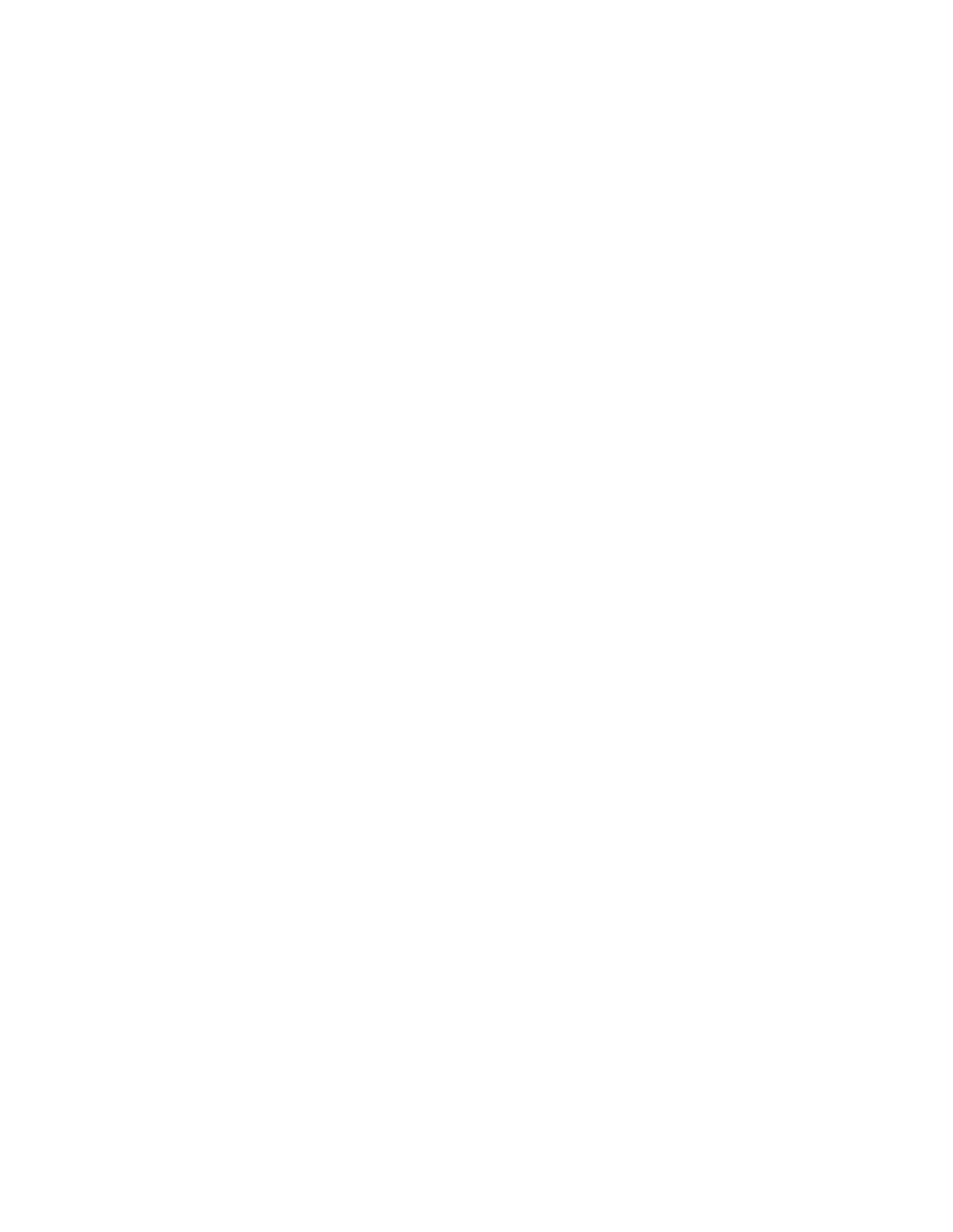|                                   | <b>TOWNSHIP OF EDNA</b><br><b>FINANCIAL REPORT</b><br>AS OF Dec. 15, 2015 |               |                 |
|-----------------------------------|---------------------------------------------------------------------------|---------------|-----------------|
|                                   | <b>BUDGET</b>                                                             | <b>ACTUAL</b> | <b>VARIANCE</b> |
| <b>RECEIPTS:</b>                  |                                                                           |               |                 |
| <b>General Property Taxes</b>     |                                                                           | \$442,645.01  |                 |
| Special Assessments E. Paul Lk    |                                                                           | \$0.00        |                 |
| Special Assessment Wood Duck Loop |                                                                           | \$0.00        |                 |
| <b>Fire Contract</b>              |                                                                           | \$121.93      |                 |
| <b>Government Aid</b>             |                                                                           | \$4,653.00    |                 |
| Ag Market Value Credits           |                                                                           | \$5,509.91    |                 |
| Gopher/Beaver Reimburs.           |                                                                           | \$0.00        |                 |
| <b>Filing Fees</b>                |                                                                           | \$4.00        |                 |
| Licenses & Permits                |                                                                           | \$0.00        |                 |
| <b>Interest Earnings</b>          |                                                                           | \$175.83      |                 |
| <b>Road Allotments</b>            |                                                                           | \$30,172.64   |                 |
| Road Sealing/Signs                |                                                                           | \$0.00        |                 |
| Reimburse. Of overpayment Taxes   |                                                                           | \$0.00        |                 |
| Check cancelled prev. years       |                                                                           | \$0.00        |                 |
| Class 5 Gravel reimburse.         |                                                                           | \$0.00        |                 |
| <b>TOTAL REVENUES</b>             | \$0.00                                                                    | \$483,282.32  |                 |
| DISBURSEMENTS:                    |                                                                           |               |                 |
| Ordinary                          |                                                                           |               |                 |
| <b>Election Judges</b>            | \$400.00                                                                  | \$90.00       | \$310.00        |
| Legal Services                    | \$300.00                                                                  | \$294.00      | \$6.00          |
| Rent                              | \$600.00                                                                  | \$1,250.00    | ( \$650.00)     |
| Newspaper Ads- Official Notice    | \$1,500.00                                                                | \$1,118.72    | \$381.28        |
| Personnel- Meeting Pay            | \$18,000.00                                                               | \$19,863.64   | ( \$1,863.64)   |
| Gopher Feet/ Beaver Tail Pay      | \$1,000.00                                                                | \$0.00        | \$1,000.00      |
| Insurance                         | \$2,000.00                                                                | \$1,684.00    | \$316.00        |
| Donations-Hist. Soc/Library       | \$2,000.00                                                                | \$2,000.00    | \$0.00          |
| <b>Township Dues</b>              | \$800.00                                                                  | \$713.20      | \$86.80         |
| Loan Payments on Special          | \$0.00                                                                    | \$0.00        | \$0.00          |
| <b>TOTAL ORDINARY</b>             | \$26,600.00                                                               | \$27,013.56   | (5413.56)       |
| <b>FIRE CONTRACT</b>              | \$28,445.00                                                               | \$28,445.00   | \$28,445.00     |